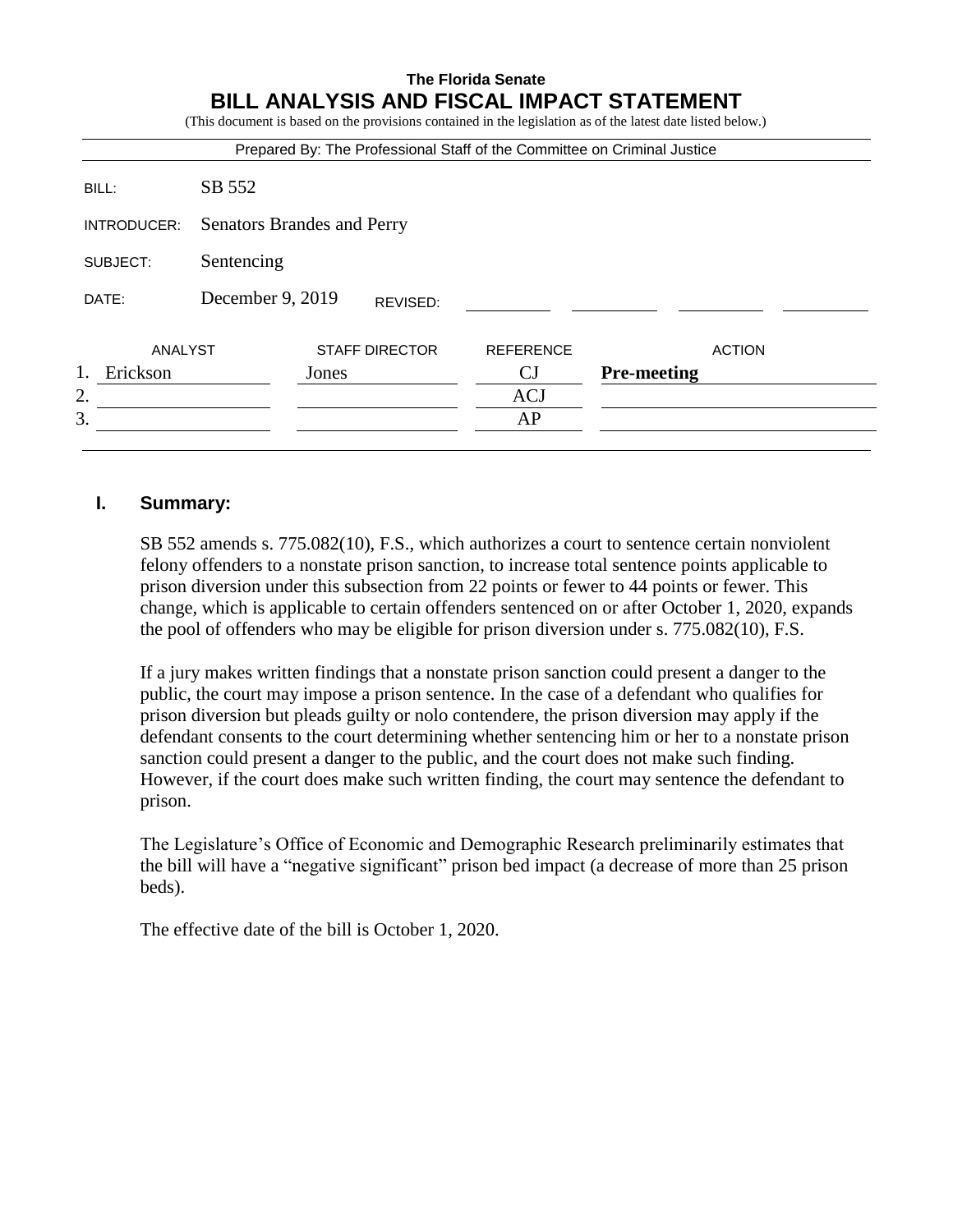#### **II. Present Situation:**

#### **Criminal Punishment Code**

In 1997, the Legislature enacted the Criminal Punishment Code<sup>1</sup> (Code) as "Florida's primary sentencing policy."<sup>2</sup> Noncapital felonies sentenced under the Code receive an offense severity level ranking (Levels 1-10).<sup>3</sup> Points are assigned and accrue based upon the level ranking assigned to the primary offense, additional offenses, and prior offenses.<sup>4</sup> Sentence points escalate as the level escalates. Points may also be added or multiplied for other factors such as victim injury. The lowest permissible sentence is any nonstate prison sanction in which total sentence points equal or are less than 44 points, unless the court determines that a prison sentence is appropriate. If total sentence points exceed 44 points, the lowest permissible sentence in prison months is calculated by subtracting 28 points from the total sentence points and decreasing the remaining total by 25 percent.

Absent mitigation, $5$  the permissible sentencing range under the Code is generally the lowest permissible sentence scored up to and including the maximum penalty provided under s. 775.082, F.S. $<sup>6</sup>$  However, if the offender's offense has a mandatory minimum term that is</sup> greater than the scored lowest permissible sentence, the mandatory minimum term supersedes the lowest permissible sentence scored.<sup>7</sup> Further, some offenders may qualify for prison diversion under various sections of the Florida Statutes.<sup>8</sup>

#### **Prison Diversion (s. 775.082(10), F.S.)**

Section 775.082(10), F.S., provides that, if a defendant is sentenced for an offense committed on or after July 1, 2009, which is a third degree felony but not a forcible felony as defined in s. 776.08, F.S.,<sup>9</sup> and excluding any third degree felony violation under ch. 810, F.S., and if the total sentence points pursuant to s. 921.0024, F.S. (of the Code), are 22 points or fewer, the court must sentence the offender to a nonstate prison sanction.

 $\overline{a}$ 

<sup>1</sup> Sections 921.002-921.0027, F.S. *See* chs. 97-194 and 98-204, L.O.F. The Code is effective for offenses committed on or after October 1, 1998.

<sup>2</sup> *Florida's Criminal Punishment Code: A Comparative Assessment* (September 2018), Florida Department of Corrections, available at [http://www.dc.state.fl.us/pub/scoresheet/cpc\\_code.pdf](http://www.dc.state.fl.us/pub/scoresheet/cpc_code.pdf) (last visited on Nov. 6, 2019).

<sup>&</sup>lt;sup>3</sup> Offenses are either ranked in the offense severity level ranking chart in s. 921.0022, F.S., or are ranked by default based on a ranking assigned to the felony degree of the offense as provided in s. 921.0023, F.S.

<sup>4</sup> Section 921.0024, F.S. Unless otherwise noted, information on the Code is from this source.

 $<sup>5</sup>$  The court may "mitigate" or "depart downward" from the scored lowest permissible sentence if the court finds a mitigating</sup> circumstance. Section 921.0026, F.S., provides a list of mitigating circumstances.

<sup>&</sup>lt;sup>6</sup> If the scored lowest permissible sentence exceeds the maximum penalty in s. 775.082, F.S., the sentence required by the Code must be imposed. If total sentence points are greater than or equal to 363 points, the court may sentence the offender to life imprisonment.

<sup>7</sup> Fla. R. Crim. P. 3.704(d)(26).

<sup>8</sup> *See e.g*., s. 775.082(10), F.S. (prison diversion for an offender whose offense is a nonviolent third degree felony and whose total sentence points are 22 points or fewer); s. 921.00241, F.S. (diversion into a Department of Corrections' prison diversion program for certain nonviolent third degree felony offenders); and s. 948.01, F.S. (diversion into a postadjudicatory treatment-based drug court program for certain nonviolent felony offenders).

<sup>9</sup> Section 776.08, F.S., defines a "forcible felony" as treason; murder; manslaughter; sexual battery; carjacking; homeinvasion robbery; robbery; burglary; arson; kidnapping; aggravated assault; aggravated battery; aggravated stalking; aircraft piracy; unlawful throwing, placing, or discharging of a destructive device or bomb; and any other felony which involves the use or threat of physical force or violence against any individual.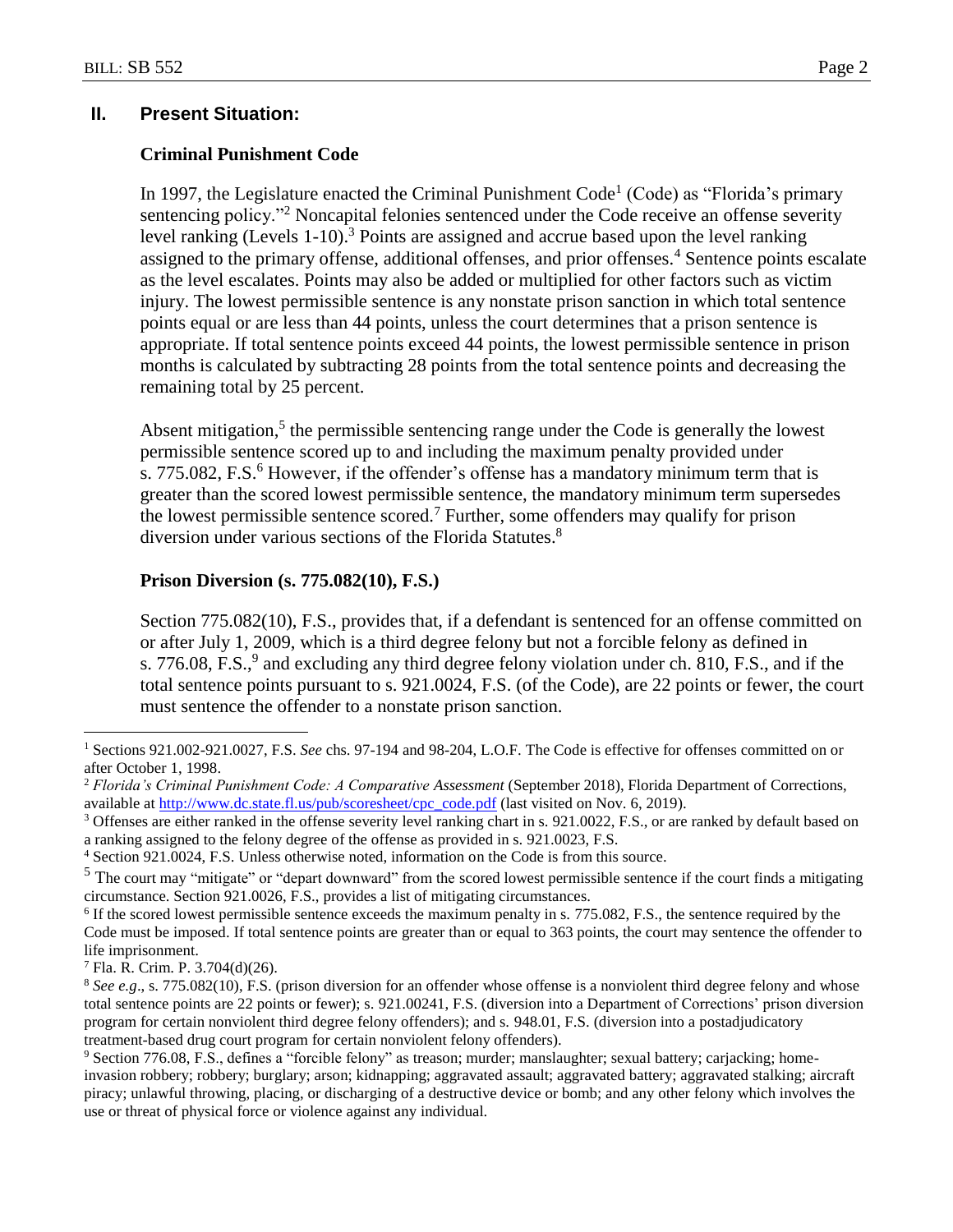This subsection further states that, if the court makes written findings that a nonstate prison sanction could present a danger to the public, the court may sentence the offender to a state correctional facility pursuant to s.  $775.082$ , F.S.<sup>10</sup>

## **III. Effect of Proposed Changes:**

The bill amends s. 775.082(10), F.S., which authorizes a court to sentence certain nonviolent felony offenders to a nonstate prison sanction, to increase total sentence points applicable to prison diversion under this subsection from 22 points or fewer to 44 points or fewer. This change, which is applicable to certain offenders sentenced on or after October 1, 2020, expands the pool of offenders who may be eligible for prison diversion under s. 775.082(10),  $F.S.<sup>11</sup>$ 

If a jury makes written findings that a nonstate prison sanction could present a danger to the public, the court may impose a prison sentence. In the case of a defendant who qualifies for prison diversion but pleads guilty or nolo contendere, the prison diversion may apply if the defendant consents to the court determining whether sentencing him or her to a nonstate prison sanction could present a danger to the public, and the court does not make such finding. However, if the court does make such written finding, the court may sentence the defendant to prison.

The effective date of the bill is October 1, 2020.

### **IV. Constitutional Issues:**

A. Municipality/County Mandates Restrictions:

None.

B. Public Records/Open Meetings Issues:

None.

C. Trust Funds Restrictions:

None.

D. State Tax or Fee Increases:

None.

 $\overline{a}$ 

<sup>&</sup>lt;sup>10</sup> However, in *Brown v. State*, 260 So. 3d 147, 151 (Fla. 2018), the Florida Supreme Court held that "for a court to impose any sentence above a nonstate prison sanction when section 775.082(10) applies, a jury must make the dangerousness finding."

 $11$  In addition to offenders whose offense was committed on or after October 1, 2020, and who are sentenced after that date, the bill should apply to offenders whose offense was committed before October 1, 2020, the effective date of the bill, provided sentence is imposed on or after October 1, 2020.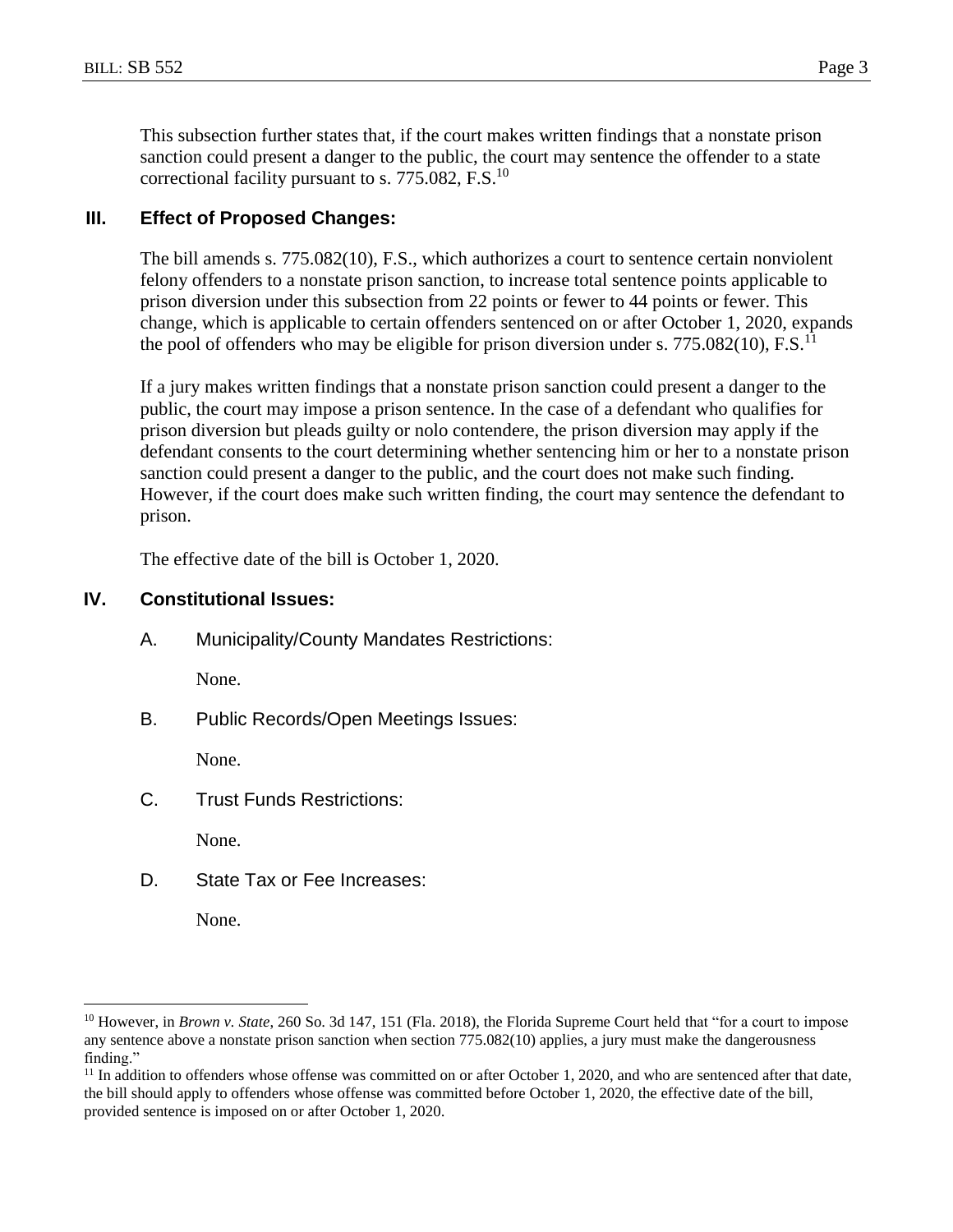## E. Other Constitutional Issues:

None identified.

### **V. Fiscal Impact Statement:**

A. Tax/Fee Issues:

None.

B. Private Sector Impact:

None.

C. Government Sector Impact:

The Criminal Justice Impact Conference, which provides the final, official estimate of the prison bed impact, if any, of legislation has not yet reviewed the bill. The Legislature's Office of Economic and Demographic Research (EDR) preliminarily estimates that the bill will have a "negative significant" prison bed impact (a decrease of more than 25 prison beds). The EDR provided the following information relevant to its estimate:

Per DOC, in FY 17-18, 3,788 admissions fell between the 22 and 44 points thresholds where a third degree violation was committed that was not a forcible felony (excluding Chapter 810), with incarceration rates for this group at 10.1% in FY 17-18. It should be noted that while prison sentences dropped for those below 22 points following prior legislation requiring a nonstate prison sanction, from a high of 6.4% in FY 10-11 (offense prior to passage of 22-point diversion) to 1.3% in FY 17-18 (offense after passage of 22-point diversion), it does not mean that the same declines will occur for this new cohort.

Without knowing decision making of the jury and the court moving forward, the prison bed impact cannot be quantified. However, given the large numbers of offenders admitted to prison between 22 and 44 points, even a small decrease in prison sentences would have a significant impact on admissions and the resulting prison population. $^{12}$ 

## **VI. Technical Deficiencies:**

None.

## **VII. Related Issues:**

None.

 $\overline{a}$ 

<sup>&</sup>lt;sup>12</sup> The EDR's preliminary estimate is on file with the Senate Committee on Criminal Justice.